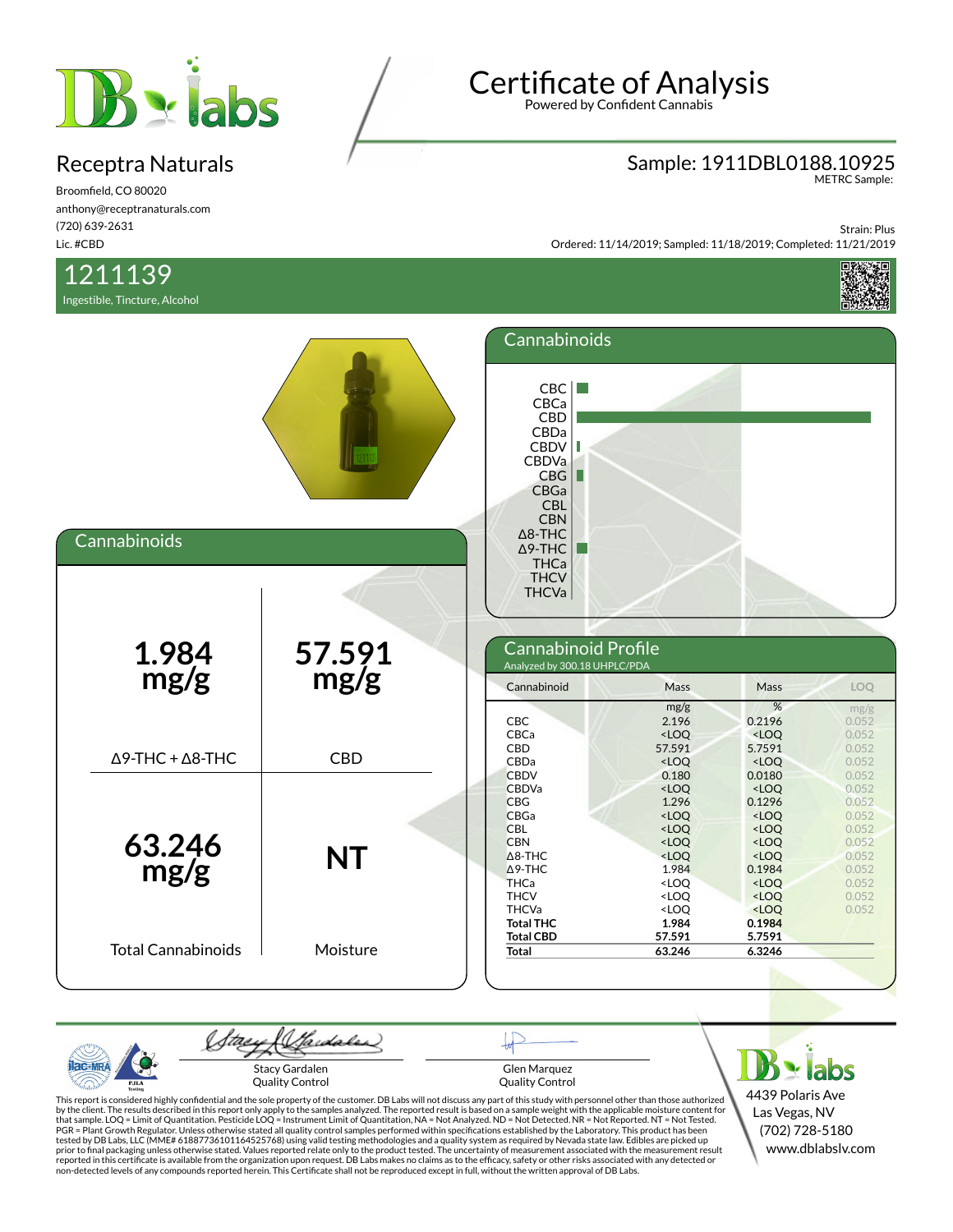

Broomfield, CO 80020 anthony@receptranaturals.com (720) 639-2631 Lic. #CBD

### 1211139

Ingestible, Tincture, Alcohol

## Certificate of Analysis

Powered by Confident Cannabis

### Sample: 1911DBL0188.10925 METRC Sample:

Strain: Plus Ordered: 11/14/2019; Sampled: 11/18/2019; Completed: 11/21/2019



| Compound            | <b>LOO</b> | <b>Mass</b>                                                                      | <b>Mass</b>                                          | <b>Relative Concentration</b> |                       |
|---------------------|------------|----------------------------------------------------------------------------------|------------------------------------------------------|-------------------------------|-----------------------|
|                     | mg/g       | mg/g                                                                             | %                                                    |                               |                       |
| δ-Limonene          | 0.109      | 0.531                                                                            | 0.0531                                               |                               |                       |
| β-Caryophyllene     | 0.109      | 0.427                                                                            | 0.0427                                               |                               |                       |
| cis-Nerolidol       | 0.071      | 0.259                                                                            | 0.0259                                               |                               | $1.783$ mg/g          |
| $\alpha$ -Bisabolol | 0.109      | 0.163                                                                            | 0.0163                                               |                               | <b>Total Terpenes</b> |
| Eucalyptol          | 0.109      | 0.153                                                                            | 0.0153                                               |                               |                       |
| $\alpha$ -Humulene  | 0.109      | 0.138                                                                            | 0.0138                                               |                               |                       |
| Linalool            | 0.109      | 0.111                                                                            | 0.0111                                               |                               |                       |
| $\alpha$ -Pinene    | 0.109      | <loq< td=""><td><loq< td=""><td></td><td><b>Lio</b></td></loq<></td></loq<>      | <loq< td=""><td></td><td><b>Lio</b></td></loq<>      |                               | <b>Lio</b>            |
| $\alpha$ -Terpinene | 0.109      | <loq< td=""><td><loq< td=""><td></td><td></td></loq<></td></loq<>                | <loq< td=""><td></td><td></td></loq<>                |                               |                       |
| β-Myrcene           | 0.109      | <loq< td=""><td><loq< td=""><td></td><td>Orange</td></loq<></td></loq<>          | <loq< td=""><td></td><td>Orange</td></loq<>          |                               | Orange                |
| <b>B-Pinene</b>     | 0.109      | <loq< td=""><td><loq< td=""><td></td><td></td></loq<></td></loq<>                | <loq< td=""><td></td><td></td></loq<>                |                               |                       |
| Camphene            | 0.109      | <loq< td=""><td><math>&lt;</math>LOQ</td><td></td><td></td></loq<>               | $<$ LOQ                                              |                               |                       |
| Caryophyllene Oxide | 0.109      | <loq< td=""><td><math>&lt;</math>LOQ</td><td></td><td></td></loq<>               | $<$ LOQ                                              |                               |                       |
| cis-Ocimene         | 0.071      | <loq< td=""><td><loq< td=""><td></td><td></td></loq<></td></loq<>                | <loq< td=""><td></td><td></td></loq<>                |                               |                       |
| δ-3-Carene          | 0.109      | <loq< td=""><td><loq< td=""><td></td><td></td></loq<></td></loq<>                | <loq< td=""><td></td><td></td></loq<>                |                               |                       |
| y-Terpinene         | 0.109      | <loq< td=""><td><loq< td=""><td></td><td></td></loq<></td></loq<>                | <loq< td=""><td></td><td></td></loq<>                |                               |                       |
| Guaiol              | 0.109      | <loo< td=""><td><loq< td=""><td></td><td></td></loq<></td></loo<>                | <loq< td=""><td></td><td></td></loq<>                |                               |                       |
| Isopulegol          | 0.109      | <loq< td=""><td><loq< td=""><td></td><td><b>Cinnamon</b></td></loq<></td></loq<> | <loq< td=""><td></td><td><b>Cinnamon</b></td></loq<> |                               | <b>Cinnamon</b>       |
| p-Cymene            | 0.109      | <loq< td=""><td><loq< td=""><td></td><td></td></loq<></td></loq<>                | <loq< td=""><td></td><td></td></loq<>                |                               |                       |
| Terpinolene         | 0.109      | <loq< td=""><td><loq< td=""><td></td><td></td></loq<></td></loq<>                | <loq< td=""><td></td><td></td></loq<>                |                               |                       |
| trans-Nerolidol     | 0.038      | <loq< td=""><td><loq< td=""><td></td><td></td></loq<></td></loq<>                | <loq< td=""><td></td><td></td></loq<>                |                               |                       |
| trans-Ocimene       | 0.038      | <loq< td=""><td><loq< td=""><td></td><td></td></loq<></td></loq<>                | <loq< td=""><td></td><td></td></loq<>                |                               |                       |
|                     |            |                                                                                  |                                                      |                               |                       |
|                     |            |                                                                                  |                                                      |                               | <b>Flowers</b>        |

(Sadales) tae  $AC-MR$ Stacy Gardalen Quality Control PJL/

Glen Marquez Quality Control

 $B \cdot$ labs 4439 Polaris Ave Las Vegas, NV (702) 728-5180 www.dblabslv.com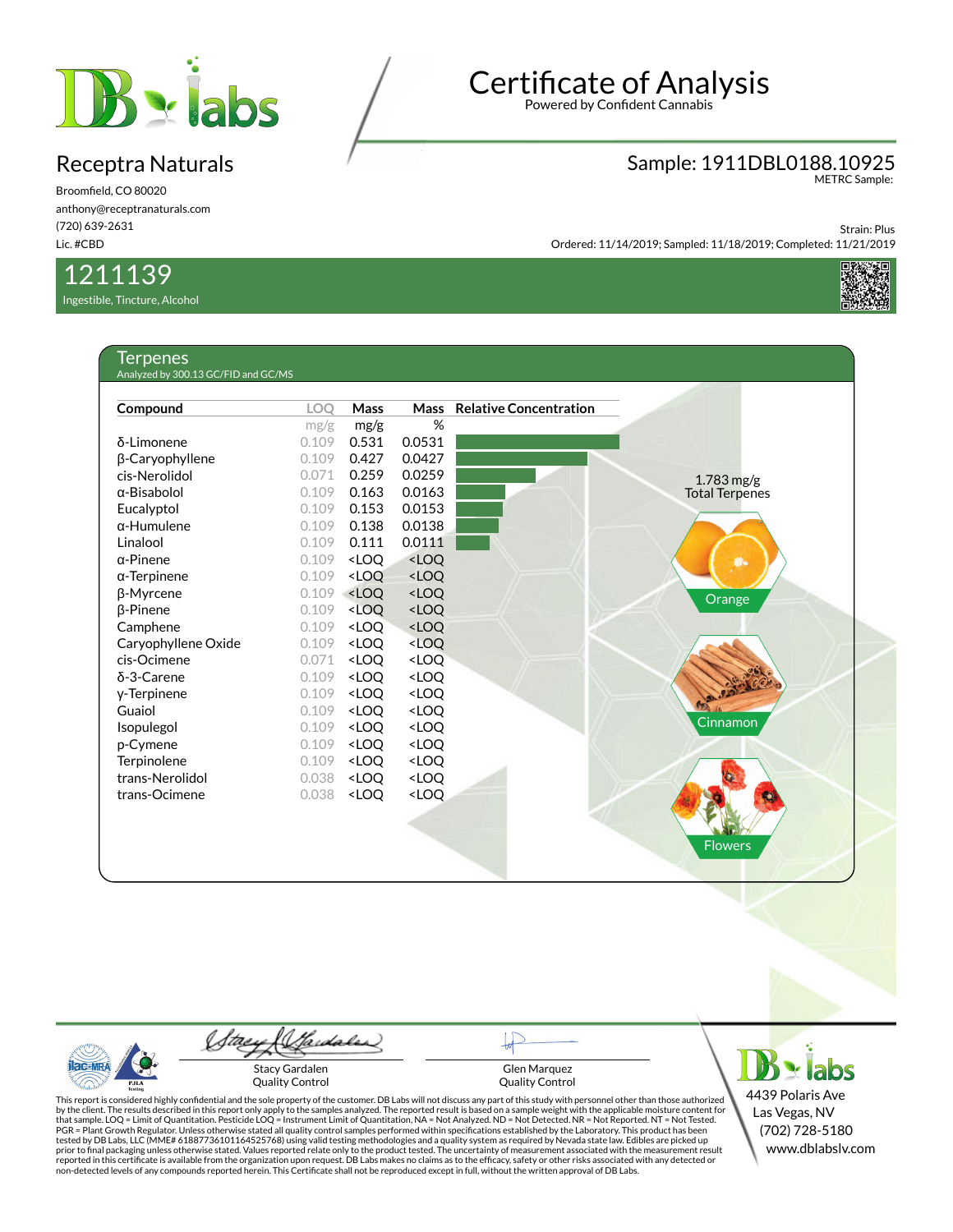

Broomfield, CO 80020 anthony@receptranaturals.com (720) 639-2631 Lic. #CBD

1211139

Ingestible, Tincture, Alcohol

# Certificate of Analysis

Powered by Confident Cannabis

### Sample: 1911DBL0188.10925 METRC Sample:

Strain: Plus Ordered: 11/14/2019; Sampled: 11/18/2019; Completed: 11/21/2019



| <b>Quantitative Analysis</b>         | LOQ                                 | Limit                                                     | <b>Mass</b>                                                           | <b>Status</b> |                 |
|--------------------------------------|-------------------------------------|-----------------------------------------------------------|-----------------------------------------------------------------------|---------------|-----------------|
|                                      | CFU/g                               | $CFU/g$ CFU/g                                             |                                                                       |               |                 |
| Aerobic Bacteria                     | 1000                                | 100000 <loq< th=""><th></th><th>Pass</th><th></th></loq<> |                                                                       | Pass          |                 |
| Bile-Tolerant Gram-Negative Bacteria | 100                                 |                                                           | 1000 <loq< th=""><th>Pass</th><th><math>\cdot</math> labs</th></loq<> | Pass          | $\cdot$ labs    |
| Coliforms                            | 100                                 |                                                           | 1000 <loq< th=""><th>Pass</th><th><b>APPROVED</b></th></loq<>         | Pass          | <b>APPROVED</b> |
| Yeast & Mold                         | 100                                 | 10000 <loq< th=""><th></th><th>Pass</th><th></th></loq<>  |                                                                       | Pass          |                 |
|                                      |                                     |                                                           |                                                                       |               |                 |
|                                      |                                     |                                                           |                                                                       |               |                 |
| <b>Qualitative Analysis</b>          | <b>Detected or Not Detected</b>     |                                                           |                                                                       | <b>Status</b> |                 |
| E. Coli<br>Salmonella                | <b>Not Detected</b><br>Not Detected |                                                           |                                                                       | Pass<br>Pass  |                 |
|                                      |                                     |                                                           |                                                                       |               |                 |
|                                      |                                     |                                                           |                                                                       |               |                 |
|                                      |                                     |                                                           |                                                                       |               |                 |
|                                      |                                     |                                                           |                                                                       |               |                 |
|                                      |                                     |                                                           |                                                                       |               |                 |
|                                      |                                     |                                                           |                                                                       |               |                 |
|                                      |                                     |                                                           |                                                                       |               |                 |
|                                      |                                     |                                                           |                                                                       |               |                 |
|                                      |                                     |                                                           |                                                                       |               |                 |
| Foreign Matter                       |                                     |                                                           |                                                                       |               | Pass            |
|                                      |                                     |                                                           |                                                                       |               |                 |
|                                      |                                     |                                                           |                                                                       |               |                 |
|                                      |                                     |                                                           |                                                                       |               |                 |
|                                      |                                     |                                                           |                                                                       |               |                 |
|                                      |                                     |                                                           |                                                                       |               |                 |
|                                      |                                     |                                                           |                                                                       |               |                 |
|                                      | $\mathbf{B} \cdot \mathsf{labs}$    |                                                           |                                                                       |               |                 |
|                                      | <b>APPROVED</b>                     |                                                           |                                                                       |               |                 |
|                                      |                                     |                                                           |                                                                       |               |                 |
|                                      |                                     |                                                           |                                                                       |               |                 |
|                                      |                                     |                                                           |                                                                       |               |                 |

 $TNC$ 

**Iac-MF** 

Sardales Stacy Gardalen Quality Control

Glen Marquez Quality Control

 $B \times$  labs 4439 Polaris Ave Las Vegas, NV (702) 728-5180 www.dblabslv.com